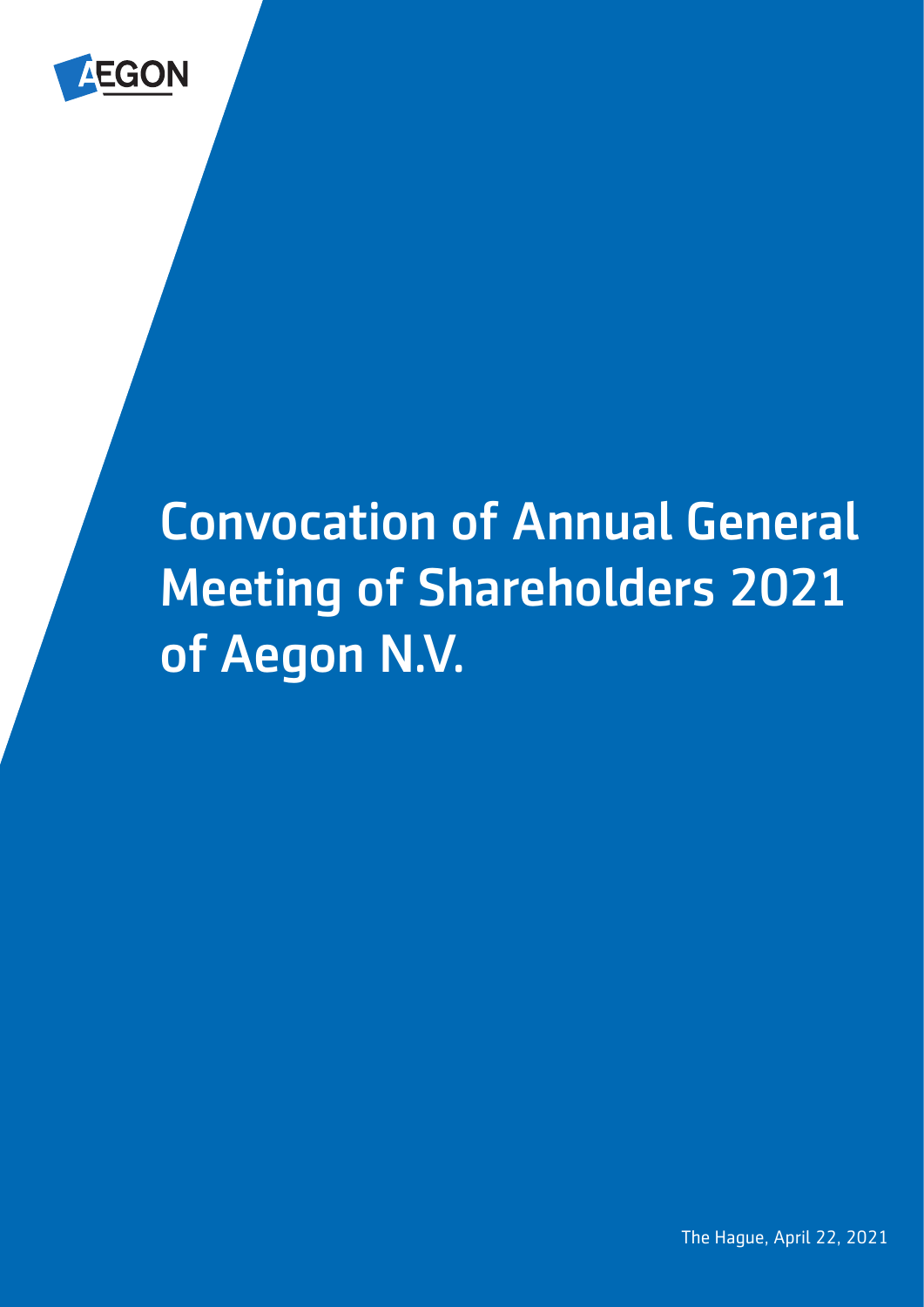The Annual General Meeting of Shareholders (the "AGM") of Aegon N.V. (the "Company") will be held on Thursday, June 3, 2021 at 2.00 p.m. at The Hague, the Netherlands.

In line with the provisions of the Temporary Act COVID-19 Justice and Safety (the "Emergency-Act"), the Executive Board of Aegon N.V. resolved that the AGM will only be accessible for shareholders by electronic means. The terms of the Company's Policy regarding the Virtual Meeting of Shareholders will be applicable to the AGM. A livestream of the AGM will be available at [www.aegon.com](https://www.aegon.com/agm/)/AGM.

The agenda with explanatory notes, the Virtual AGM Manual and FAQ, as well as the Company's Policy regarding the Virtual Meeting of Shareholders are available on Aegon's corporate website ([www.aegon.com/AGM](https://www.aegon.com/agm/)) as of Thursday, April 22, 2021.

### Record Date

Recognized as persons entitled to take part in the AGM are those who hold shares of Aegon N.V. on the Record Date, Thursday, May 6, 2021, following the processing of all additions and withdrawals as at the Record Date. This applies by analogy to pledgees and usufructuaries of shares holding the right to attend General Meetings of Shareholders of Aegon N.V.. At the AGM, no shareholder rights can be exercised by the holder of shares acquired after May 6, 2021.

# Mandatory registration of intention to participate in the virtual AGM

Shareholders holding their shares in a securities account under the Dutch giro system who wish to participate in the virtual AGM are required to register by notifying their intended participation to ABN AMRO Bank N.V., Amsterdam, the Netherlands ("ABN AMRO"), which is possible from Friday, May 7, 2021, until Thursday, May 27, 2021, at the latest. This registration can be made through the ABN AMRO website (abnamro.com/evoting) or through the shareholder's bank or stockbroker (intermediary) within the meaning of the Dutch Securities Transactions Act ("Wet Giraal Effectenverkeer") by submitting a statement from the shareholder's intermediary regarding one's ownership of shares on the Record Date as stated above. Upon registration via ABN AMRO, shareholders will be requested to choose whether they attend the meeting virtually or, alternatively, grant a proxy to vote without attending the virtual meeting as referred to below.

Shareholders registered in the Company's register of shareholders will receive a letter containing information on how to notify their virtual participation. Shareholders with vested Aegon shares from incentive plans will receive an email containing information on how to exercise their voting rights. Holders of New York Registry Shares will receive a proxy solicitation notice.

### Voting without online attending the virtual AGM

Shareholders that have registered with ABN AMRO as outlined above have two manners to vote without attending the meeting:

- Shareholders can vote through the e-voting system of ABN AMRO which entails a voting instruction to a (deputy) civil law notary of Allen & Overy LLP [\(www.abnamro.com/evoting\)](https://corporatebroking.abnamro.com/shareholder). The deadline for voting through the e-voting system of ABN AMRO is May 27, 2021, 11.59 p.m. CET.
- Shareholders may grant a written proxy (with or without a voting instruction) to the Company Secretary as their representative by using the power of attorney available at<www.aegon.com/AGM>. Such a proxy must have been received by the Company Secretary ([bieke.debruyne@aegon.com\)](mailto:bieke.debruyne@aegon.com) before May 27, 2021, 6 p.m. CET.

Shareholders with vested Aegon shares from incentive plans will receive a separate email containing a link enabling them to vote by means of an electronic voting instruction through ABN AMRO's dedicated e-voting system which entails a voting instruction to a (deputy) civil law notary of Allen & Overy LLP. These shareholders can also appoint a proxy in the manner described under option 2 above.

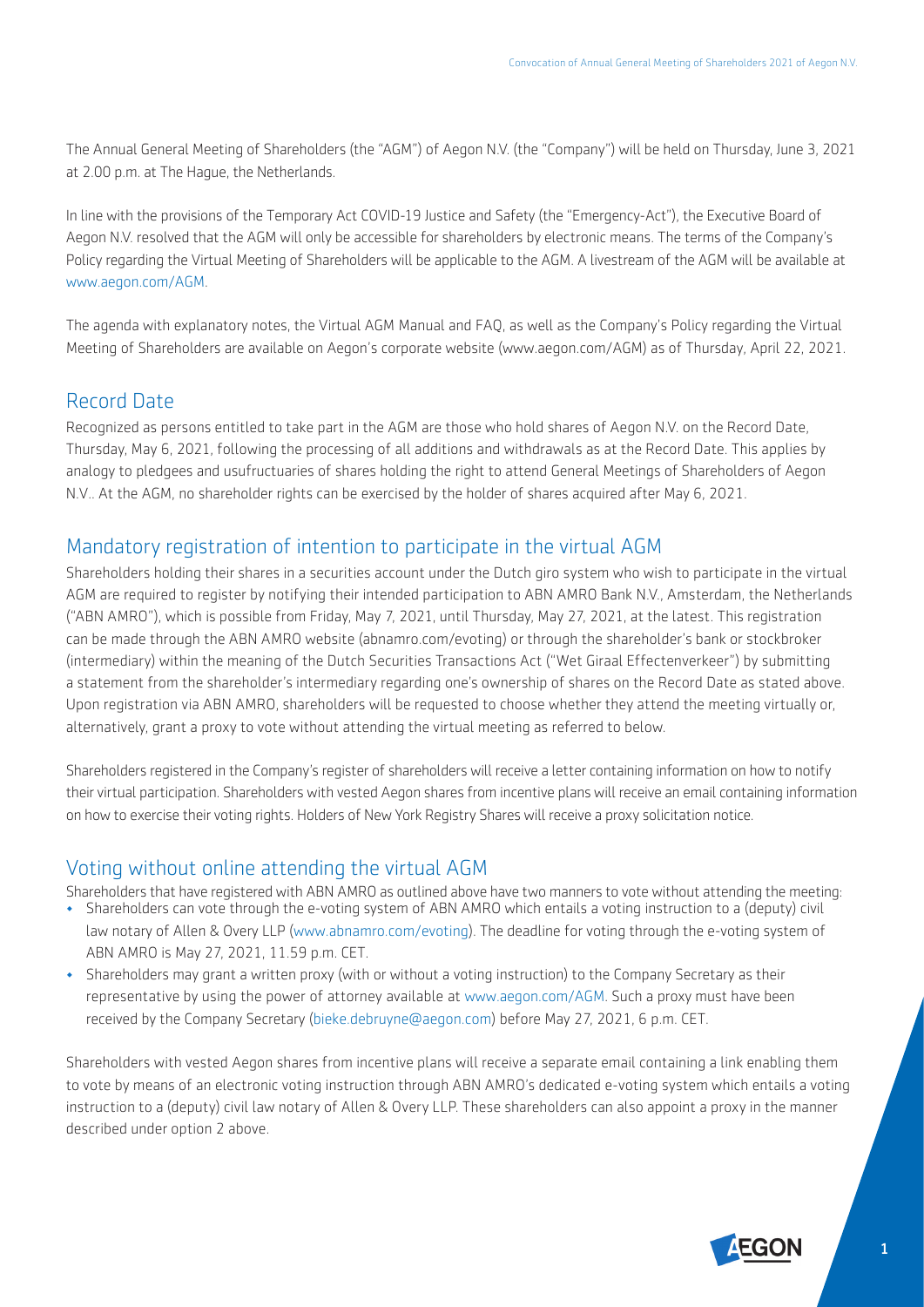# Attendance, participation and voting at the virtual AGM

The Company allows shareholders that have registered with ABN AMRO as outlined above, to virtually attend, participate and vote at the AGM. With respect to virtual attendance, the following applies:

- Shareholders can virtually attend the AGM via www.abnamro.com/evoting. The option of virtual attendance will not be available to holders of New York Registry Shares. In addition, virtual attendance may not be available if a shareholder's intermediary does not support online voting.
- Shareholders who have registered for virtual attendance at the AGM will receive a confirmation of registration by email which will contain a unique link. Via this link the shareholder can login to the online platform of the AGM by means of a two-step verification process (by SMS verification).
- Certain details of the shareholder will be required for authentication purposes, such as his/her valid email address, securities account, and mobile phone number, in order to provide virtual access. Where applicable, also the intermediaries are requested to provide the same information with respect to the shareholders that wish to virtually attend the AGM through the online platform.
- On the day of the AGM, shareholders may log into the online platform via www.abnamro.com/evoting from 1.00 p.m. CET until the start of the meeting at 2.00 p.m. CET. Shareholders who wish to attend the AGM virtually, must log in and complete the admission procedure for the AGM before the meeting starts. Shareholders are recommended to log in at least 15 minutes prior to the start of the AGM. Shareholders who have not logged in before the start of the AGM via the online platform cannot vote or ask questions online during the AGM and can only follow the AGM via the livestream.
- The Company's Policy regarding the Virtual Meeting of Shareholders applies to shareholders who wish to attend the AGM via the online platform. The Company's Policy regarding the Virtual Meeting of Shareholders, as well as an overview of the minimum requirements to the devices and systems that can be used for virtual attendance (if applicable) will be available on [www.aegon.com](https://www.aegon.com/agm/)/AGM.
- Virtual attendance (if applicable) entails risks, as described in the Company's Policy regarding the Virtual Meeting of Shareholders. If a shareholder wishes to avoid such risks, he or she should choose to render their voting instructions as described above under the header "voting without attending the meeting".

### **Questions**

1. Prior to the virtual AGM

Aegon offers shareholders the opportunity to submit written questions concerning items on the agenda until Thursday, May 27 6.00 p.m., but ultimately until Monday, May 31, 2021, 2.00 p.m. CET at the latest. All questions should be submitted to Aegon's Investor Relations team via the link on the website.

2. During the virtual AGM

Shareholders who complied with the mandatory registration to notify their intention to attend the AGM may pose questions in writing - or orally if so announced by the Company on its website - concerning items on the agenda during the virtual AGM, provided that they have timely notified Aegon's Investor Relations team of their intention to submit questions during the virtual AGM. Shareholders can notify Aegon's Investor Relations team via the link on the website before May 31, 2021 2 p.m. CET. The questions raised during the virtual AGM do not have to qualify as follow-up questions under the Emergency Act. Consequently, shareholders do not have to submit written questions prior to the meeting in order to raise questions during the virtual AGM.

The Company's Policy regarding the Virtual Meeting of Shareholders apply to questions during and prior to the Virtual AGM.